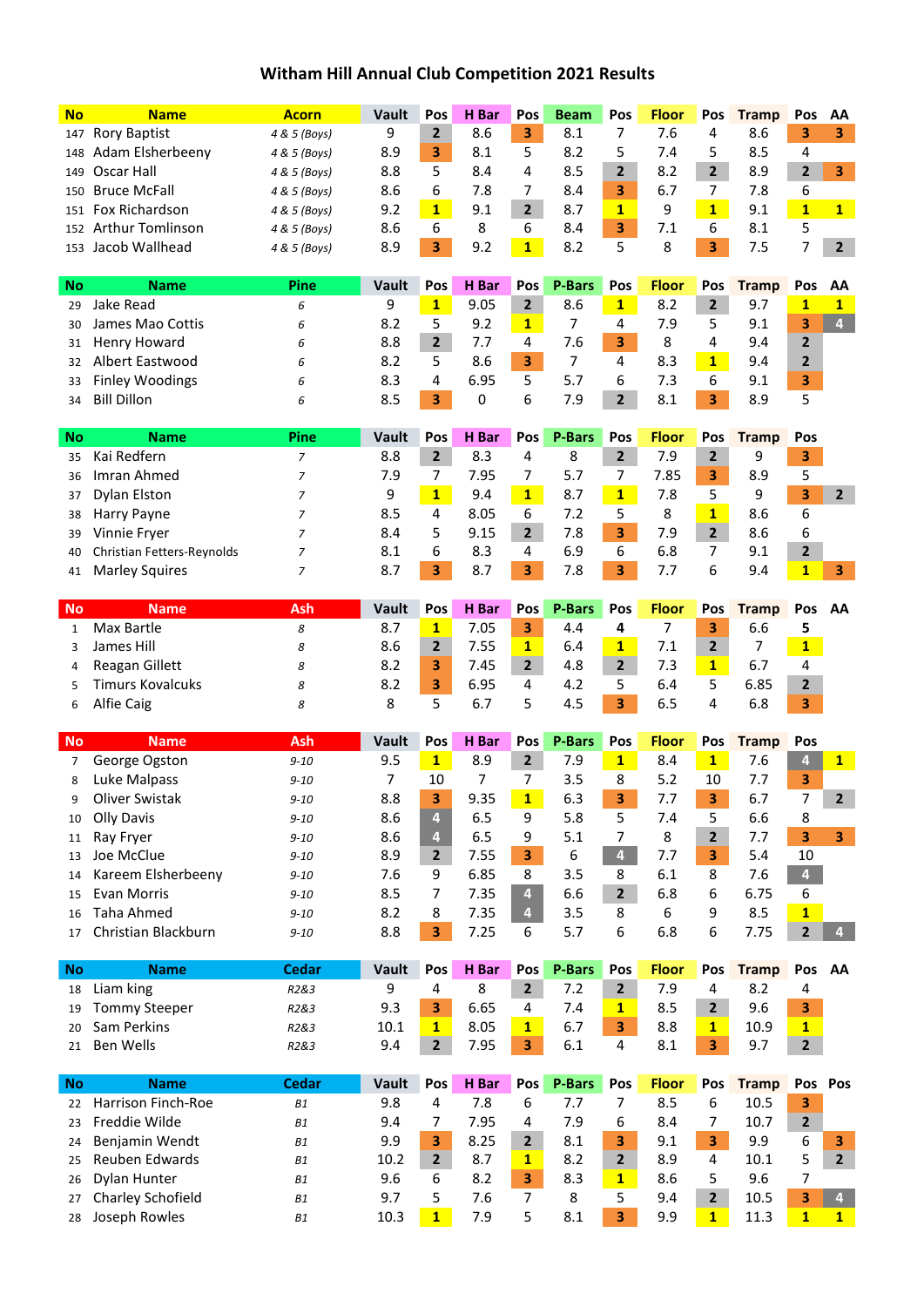| <b>No</b> | <b>Name</b>                                | <b>Acorn</b>                             | Vault        | Pos                     | H Bar        | Pos                     | <b>Beam</b>        | Pos                 | <b>Floor</b>        | Pos            | <b>Tramp</b> | Pos                     | ΑA             |
|-----------|--------------------------------------------|------------------------------------------|--------------|-------------------------|--------------|-------------------------|--------------------|---------------------|---------------------|----------------|--------------|-------------------------|----------------|
| 113       | Thea Balaam                                | 4 & 5 (reception)                        | 9.5          | $\mathbf{1}$            | 9.15         | 3                       | 8.5                | $\mathbf{1}$        | 8.6                 | $\overline{2}$ | 9.5          | $\mathbf{1}$            | $\overline{2}$ |
| 114       | Poppy Bowes                                | 4 & 5 (reception)                        | 0            | 8                       | 0            | 8                       | 0                  | 8                   | 0                   | 8              | 0            | 8                       |                |
| 115       | Anastasia Dziadkiewicz                     | 4 & 5 (reception)                        | 7.8          | 7                       | 8.1          | 7                       | 7.4                | 7                   | 6.8                 | 7              | 8.6          | 3                       |                |
| 116       | Elsie Eastwood                             | 4 & 5 (reception)                        | 8.9          | 4                       | 8.5          | 6                       | 8.1                | 5                   | 7.4                 | 3              | 8.5          | 5                       |                |
| 117       | Seraphina Ellerby                          | 4 & 5 (reception)                        | 8.3          | 6                       | 8.6          | 5                       | 8.2                | 4                   | 8.8                 | $\mathbf{1}$   | 8.9          | 2                       |                |
| 118       | Emelia Ford                                | 4 & 5 (reception)                        | 8.5          | 5                       | 8.7          | 4                       | 8.4                | $\overline{2}$      | 7.2                 | 5              | 8.6          | 3                       |                |
| 119       | Ayla Hopkinson                             | 4 & 5 (reception)                        | 8.95         | 3                       | 9.3          | $\mathbf{1}$            | 8.1                | 5                   | 7.3                 | 4              | 8.5          | 5                       |                |
| 120       | Ella Willett                               | 4 & 5 (reception)                        | 9.1          | 2                       | 9.2          | $\overline{2}$          | 8.3                | 3                   | 7.1                 | 6              | 8            | 7                       |                |
|           |                                            |                                          |              |                         |              |                         |                    |                     |                     |                |              |                         |                |
| <b>No</b> | <b>Name</b><br>Sofie Bubelova              | <b>Acorn</b>                             | Vault<br>9.2 | Pos                     | H Bar<br>9.3 | Pos<br>$\overline{2}$   | <b>Beam</b><br>8.2 | Pos                 | <b>Floor</b><br>7.8 | Pos            | <b>Tramp</b> | Pos                     |                |
| 121       | <b>Ottilie Chambers</b>                    | 5 (June - Sept 16)                       |              | 3                       |              |                         |                    | 8                   |                     | 8              | 8.7          | 4                       |                |
| 122       |                                            | 5 (June - Sept 16)                       | 7.9          | 10<br>$\overline{4}$    | 8.7          | 6                       | 8.2                | 8<br>4 <sup>1</sup> | 8.2                 | 6              | 8.7          | 4                       |                |
| 123       | Victoria Sofía Cole Ortiz                  | 5 (June - Sept 16)                       | 8.8          |                         | 8.3          | 9<br>$\mathbf{1}$       | 8.6                |                     | 8.3                 | 4<br>1         | 8.5          | 6                       |                |
| 124       | Hattie Firth-Shaw                          | 5 (June - Sept 16)                       | 9.7          | 1                       | 9.5          |                         | 8.9                | 1                   | 9                   |                | 8.3          | 9                       | $\mathbf{1}$   |
| 125       | Ava Forrester                              | 5 (June - Sept 16)                       | 9.5          | 2                       | 9.2          | 3                       | 8.8                | 2                   | 8.9                 | 2              | 8.9          | $\mathbf{2}$            |                |
| 126       | Freya Johnston                             | 5 (June - Sept 16)                       | 8.6          | 8                       | 8.5          | 7                       | 8.7                | 3                   | 7                   | 10             | 8            | 10                      |                |
| 127       | Chloe Lafeur Londa<br>Isabella Nicholson   | 5 (June - Sept 16)                       | 9.2          | 3<br>7                  | 8.5<br>8.8   | 7<br>$\overline{4}$     | 8.2<br>8.55        | 8<br>7              | 8.5<br>7.6          | 3              | 8.5<br>8.8   | 6                       |                |
| 128       |                                            | 5 (June - Sept 16)                       | 8.7          |                         |              |                         |                    |                     |                     | 9              |              | 3                       |                |
| 129       | Nylah Payne                                | 5 (June - Sept 16)                       | 8.55         | 9                       | 7.8          | 10                      | 8.7                | 3                   | 8                   | 7              | 8.4          | 8                       |                |
| 130       | Darci Stenner                              | 5 (June - Sept 16)                       | 9.5          | 2                       | 8.8          | 4                       | 8.6                | 5                   | 8.9                 | 2              | 9.1          | $\mathbf{1}$            |                |
| <b>No</b> | <b>Name</b>                                | <b>Acorn</b>                             | Vault        | Pos                     | H Bar        | Pos                     | <b>Beam</b>        | Pos                 | <b>Floor</b>        | Pos            | <b>Tramp</b> | Pos                     |                |
| 131       | Chloe Applewhite                           | 5 (Jan - June 16)                        | 9            | 3                       | 8.4          | 7                       | 8.4                | 6                   | 8.6                 | 3              | 8.8          | 5                       |                |
| 132       | Orla Atkin                                 | 5 (Jan - June 16)                        | 8.8          | 6                       | 8.7          | $\overline{\mathbf{4}}$ | 8.4                | 6                   | 8.7                 | 2              | 9            | $\mathbf{1}$            |                |
| 133       | Olivia Dumitru                             | 5 (Jan - June 16)                        | 0            | 10                      | 0            | 10                      | 0                  | 10                  | 0                   | 10             | 0            | 10                      |                |
| 134       | Ava Hammond                                | 5 (Jan - June 16)                        | 9.1          | $\mathbf{2}$            | 8            | 8                       | 8.6                | 3                   | 8.8                 | $\mathbf{1}$   | 8.6          | 8                       |                |
| 135       | Effie Hinch                                | 5 (Jan - June 16)                        | 8.9          | 5                       | 8.8          | 3                       | 9.1                | $\mathbf{1}$        | 8.4                 | 6              | 8.9          | з                       |                |
| 136       | Morgan Lewis                               | 5 (Jan - June 16)                        | 8.8          | 6                       | 7.8          | 9                       | 8.5                | $\overline{4}$      | 7                   | 9              | 8.7          | 6                       |                |
| 137       | Penelope Spillane                          | 5 (Jan - June 16)                        | 8.7          | 8                       | 8.5          | 6                       | 8.1                | 9                   | 8.5                 | 4              | 8.5          | 9                       |                |
| 138       | <b>Ruby Talkes</b>                         | 5 (Jan - June 16)                        | 9.25         | $\mathbf{1}$            | 8.9          | $\overline{2}$          | 8.5                | 4                   | 8.2                 | 7              | 8.85         | $\overline{4}$          |                |
| 139       | Isla Thompson-Hardy                        | 5 (Jan - June 16)                        | 8.95         | 4                       | 9.2          | $\mathbf{1}$            | 8.9                | $\mathbf{2}$        | 8.7                 | $\overline{2}$ | 8.95         | 2                       |                |
| 140       | Isla Walker                                | 5 (Jan - June 16)                        | 8.6          | 9                       | 8.7          | 4                       | 8.3                | 8                   | 8.1                 | 8              | 8.7          | 6                       |                |
| <b>No</b> | <b>Name</b>                                | <b>Acorn</b>                             | Vault        | Pos                     | H Bar        | Pos                     | <b>Beam</b>        | Pos                 | <b>Floor</b>        | Pos            | <b>Tramp</b> | Pos                     |                |
|           | 141 Ella Adams                             |                                          | 9.2          | 4                       | 9.2          | 4                       | 8.7                | $\mathbf{1}$        | 8.9                 | $\overline{2}$ | 9.2          | $\overline{2}$          |                |
|           | 142 Adelyn Chian Ju Kho                    | 5 & 6 (2015)                             | 9.45         | 3                       | 9.5          | $\mathbf{1}$            | 8.5                | 3                   | 9.1                 | $\mathbf{1}$   | 8.7          | 5                       | 4              |
|           | 143 Holly Southwick                        | 5 & 6 (2015)                             |              |                         |              |                         |                    |                     |                     |                |              | 6                       | 3              |
|           |                                            |                                          |              |                         |              |                         |                    |                     |                     |                |              |                         |                |
|           |                                            | 5 & 6 (2015)                             | 9.65         | $\overline{\mathbf{1}}$ | 9.35         | $\mathbf 2$             | 8.4                | $\overline{4}$      | 9.1                 | $\mathbf{1}$   | 8.5          |                         |                |
|           | 144 Amelia-Rae Terri Duxbury               | 5 & 6 (2015)                             | 9.6          | $\overline{2}$          | 8.5          | 5                       | 8.1                | 5                   | 8.3                 | 3              | 9.4          | $\mathbf{1}$            |                |
| 145       | Lily Whiteley                              | 5 & 6 (2015)                             | 9            | 6                       | 9.3          | 3                       | 8.6                | $2^{\circ}$         | 8                   | 6              | 9.4          | $\mathbf{1}$            |                |
| 146       | Esmae Wilkinson                            | 5 & 6 (2015)                             | 9.1          | 5                       | 8.5          | 5                       | 8.1                | 5                   | 8.1                 | 5              | 8.8          | 3                       |                |
| <b>No</b> | <b>Name</b>                                | Pine                                     | Vault        | Pos                     | H Bar        | Pos                     | <b>Beam</b>        | Pos                 | <b>Floor</b>        | Pos            | <b>Tramp</b> | Pos                     | AA             |
| 42        | <b>Eleanor Anderson</b>                    | 6 (May - Aug 2015)                       | 7.9          | 9                       | 8.8          | 6                       | 6.9                | 3                   | 7.2                 | 9              | 8.9          | 8                       |                |
| 43        | Ava Ayres                                  | 6 (May - Aug 2015)                       | 8.2          | 8                       | 8            | 7                       | 6.7                | 4 <sup>1</sup>      | 8.1                 | $\overline{4}$ | 9.5          | $\overline{2}$          |                |
| 44        | Averie Coggon                              | 6 (May - Aug 2015)                       | 8.55         | 4 <sup>1</sup>          | 9.4          | $\mathbf{1}$            | 8.1                | $\mathbf{1}$        | 8.6                 | $\mathbf{1}$   | 9.8          | $\mathbf{1}$            | $\mathbf{1}$   |
| 45        | Amaya Coggon                               | 6 (May - Aug 2015)                       | 8.7          | $\mathbf{1}$            | 9.1          | 3                       | 7.4                | 2 <sub>2</sub>      | 7.9                 | 5              | 9.3          | $\overline{\mathbf{4}}$ |                |
| 46        | Evamae Freeman                             |                                          | 8.6          | 3                       | 7.2          | 9                       | 6.2                | 8                   | 7.1                 | 10             | 8.4          | 9                       |                |
| 47        | Maria Sellami                              | 6 (May - Aug 2015)                       |              | $\overline{2}$          | 9.2          | $\overline{2}$          | 5.8                | 9                   | 8.3                 | 2 <sup>1</sup> | 9.4          | $\overline{\mathbf{3}}$ |                |
| 48        | Amelia Sorohan                             | 6 (May - Aug 2015)                       | 8.65<br>8.4  | 5                       | 9.1          | 3                       | 5.6                | 10                  | 7.9                 | 5              | 9.1          | 5                       |                |
| 49        | <b>Florence Tomlinson</b>                  | 6 (May - Aug 2015)                       |              | 6                       | 7.9          | 8                       | 6.65               | 7                   |                     | 3              | 9.1          | 5                       |                |
| 50        | Nora Ward                                  | 6 (May - Aug 2015)                       | 8.3<br>7.4   | 10                      | 7            | 10                      | 6.7                | 4 <sup>1</sup>      | 8.2<br>7.3          | 8              |              | 10                      |                |
| 51        | Libby Whitecross                           | 6 (May - Aug 2015)<br>6 (May - Aug 2015) | 8.3          | 6                       | 8.9          | $\overline{4}$          | 6.9                | 3.                  | 7.6                 | 7              | 7.2<br>9     | 7                       |                |
|           |                                            |                                          |              |                         |              |                         |                    |                     |                     |                |              |                         |                |
| <b>No</b> | <b>Name</b>                                | Pine                                     | Vault        | Pos                     | H Bar        | Pos                     | <b>Beam</b>        | Pos                 | <b>Floor</b>        | Pos            | <b>Tramp</b> | Pos                     |                |
| 52        | Eva Dziadkiewicz                           | 6 (Jan - Apr 2015)                       | 8.8          | $\mathbf{1}$            | 9            | $\overline{2}$          | 7.9                | 1                   | 8.2                 | 1              | 9.2          | $\overline{\mathbf{4}}$ |                |
| 53        | Seren Evans                                | 6 (Jan - Apr 2015)                       | 8.3          | 3                       | 8.1          | $\overline{\mathbf{4}}$ | 6.3                | 5                   | 7.6                 | 6              | 9.3          | $\overline{2}$          |                |
| 54        | Evie Fitzgerald                            | 6 (Jan - Apr 2015)                       | 8.1          | 5                       | 7.3          | 8                       | 6.4                | 4 <sup>1</sup>      | 7.4                 | 7              | 8.1          | $\overline{7}$          |                |
| 55        | <b>Bethany Major</b>                       | 6 (Jan - Apr 2015)                       | 8.1          | 5                       | 7.8          | 7                       | 6.6                | $2^{\circ}$         | 8.1                 | $\overline{2}$ | 9.4          | $\mathbf{1}$            |                |
| 56        | <b>Finty Morris</b>                        | 6 (Jan - Apr 2015)                       | 7.5          | 8                       | 8.2          | 3                       | 6.1                | 7                   | 7.8                 | 3              | 8            | 8                       |                |
| 57        | Jennifer Simmonds                          | 6 (Jan - Apr 2015)                       | 8.5          | 2 <sup>1</sup>          | 9.4          | $\mathbf{1}$            | $6.5\,$            | 3                   | 7.75                | $\overline{4}$ | 9.25         | $\overline{\mathbf{3}}$ |                |
| 58        | Seren Smith                                | 6 (Jan - Apr 2015)                       | 8            | 7                       | 8.2          | 3                       | 6.2                | 6                   | 7.8                 | 3              | 8.5          | 6                       |                |
| 59<br>60  | <b>Effie Squires</b><br>Navya Yalamanchili | 6 (Jan - Apr 2015)<br>6 (Jan - Apr 2015) | 8.2<br>0     | $\overline{4}$<br>9     | 7.9<br>0     | 6<br>9                  | 5.5<br>0           | 8<br>9              | 6.6<br>0            | 8<br>9         | 9.4<br>0     | $\mathbf{1}$<br>9       |                |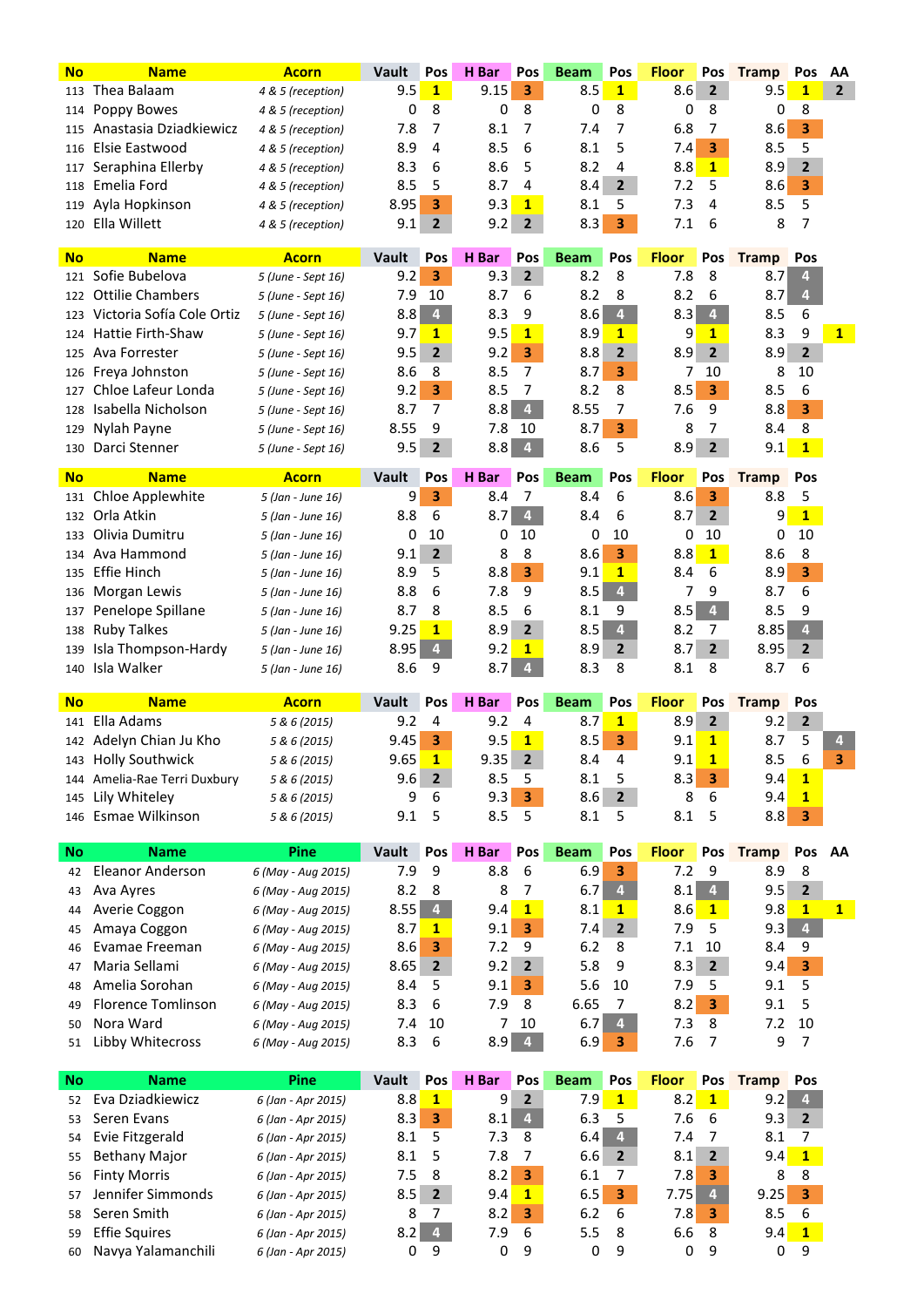| <b>No</b> | <b>Name</b>            | Pine     | Vault | Pos         | H Bar | <b>Pos</b>     | <b>Beam</b> | <b>Pos</b>     | <b>Floor</b> | <b>Pos</b>     | <b>Tramp</b> | Pos |
|-----------|------------------------|----------|-------|-------------|-------|----------------|-------------|----------------|--------------|----------------|--------------|-----|
| 61        | Eliza Darby            | 6 (2014) | 8.3   | 3           | 9.1   | $\overline{2}$ | 5.7         |                | 7.4          | $\overline{4}$ | 8.3          | -6  |
| 62        | Connie Darby           | 6 (2014) | 8.3   | з           | 0     | 8              | 6.8         | з              | 7.1          | 5              | 8.7          | 4   |
| 63        | Matilda Hart           | 6 (2014) | 7.8   | 6           | 8     | -6             | $6 \mid$    | $\overline{4}$ | 7.6 I        | 3              | 9.3          |     |
| 64        | Felicity Kirman        | 6(2014)  | 8     | 4           |       |                | 4.2         | -8             | 6            | -8             | 7.5          | 8   |
| 65        | Polina Kovalcuka       | 6 (2014) | 8.5   |             | 8.8   | 3              | 7.11        |                | 8            | $\overline{2}$ | 8.1          |     |
| 66        | <b>Willow Malpass</b>  | 6 (2014) | 8.75  | $\mathbf 1$ | 9.2   | -1             | 7.7         | 1              | 8.1          | 1              | 9.4          |     |
| 67        | Liliana Slimak         | 6 (2014) | 0     | 9           | 0     | -8             | 0           | 9              | 0            | 9              | 0            | 9   |
| 68        | Isabella Stewart-Hoyes | 6 (2014) | 7.7   |             | 8.6   | 4              | 5.6         | -6             | 6.8          |                | 8.7          | 4   |
| 69        | Poppy Swinburne        | 6 (2014) | 7.3   | 8           | 8.8   | з              | 5.1         |                |              | 5              | 8.8          |     |

| <b>No</b> | <b>Name</b>          | Pine     | Vault | <b>Pos</b>     | H Bar | <b>Pos</b>   | <b>Beam</b> | <b>Pos</b>     | <b>Floor</b>   |                | Pos Tramp | Pos            |
|-----------|----------------------|----------|-------|----------------|-------|--------------|-------------|----------------|----------------|----------------|-----------|----------------|
| 70        | Jasmine Dovey        | 7(2014)  | 7.6   |                | 9.3   | 2            | 6.1         |                | 7.6            |                | 9.7       | $\mathbf{1}$   |
| 71        | Hannah Fehnert       | 7(2014)  | 8.3   | 3              | 9.5   | $\mathbf{1}$ | 6.7         | $\overline{4}$ | 8.1            | $\overline{4}$ | 9.2       | з              |
| 72        | Erin Fernie          | 7(2014)  | 7.4   | -8             | 7.6   | -8           | 4.9         | 9              | 7.2            | 8              | 8.8       |                |
| 73        | Isla Fitzpatrick     | 7 (2014) | 7.9   | - 6            | 8.8   | 4            | 7.7         | $\overline{2}$ | 8.3            | $\overline{2}$ | 9.2       | з              |
| 74        | Gabriela Gasienica   | 7 (2014) | 8.4   | $\overline{2}$ | 8.2   |              | 6           | 6              | 8.2            | з              | 8.5       | -9             |
| 75        | Isla Jones           | 7(2014)  |       | 9              | 8.4   | 6            | 5.8         | 8              | 6.5            | 9              | 8.8       | $\overline{4}$ |
| 76        | Rochelle Ledlum      | 7(2014)  | 8.1   | 4              | 7.1   | 9            | 5.9         |                | 7.3            |                | 8.7       |                |
| 77        | <b>Harriet Perry</b> | 7(2014)  | 8.6   | 1              | 9     | 3            | 8.1         | 1              | 9 <sup>1</sup> | $\mathbf{1}$   | 9.5       |                |
| 78        | Cecily Pert          | 7 (2014) | 8.05  |                | 8.7   | 5            | 6.8         | 3              | 7.6            |                | 8.7       |                |

| <b>No</b> | <b>Name</b>             | Pine               | Vault | <b>Pos</b>     | H Bar | <b>Pos</b>     | <b>Beam</b> | <b>Pos</b>     | <b>Floor</b> | <b>Pos</b>     | <b>Tramp</b> | Pos         |
|-----------|-------------------------|--------------------|-------|----------------|-------|----------------|-------------|----------------|--------------|----------------|--------------|-------------|
| 79        | Elizabeth Anderson      | 7 (Apr - Aug 2014) | 0     | 10             | 0     | 10             | 0           | 10             | 0            | 10             | 0            | 10          |
| 80        | Matilda Firth-Shaw      | 7 (Apr - Aug 2014) | 9     | 1              | 8.5   | 6              | 7.4         | 5              | 8.1          | з              | 9.6          | 2           |
| 81        | Olivia Gladding         | 7 (Apr - Aug 2014) | 8.4   | 3              | 8.65  | 3              | 8.8         | $\mathbf{1}$   | 8.3          | $\overline{2}$ | 9.8          | $\mathbf 1$ |
| 82        | Amelia Mannion          | 7 (Apr - Aug 2014) | 8.3   | $\overline{4}$ | 7.4   | 9              | 6.5         | 8              | 7.5          | 8              | 8.9          | 6           |
| 83        | Samantha Montgomery     | 7 (Apr - Aug 2014) | 7.9   | 7              | 8.8   | $\overline{2}$ | 7.6 I       | 4              | 8.5          | $\mathbf 1$    | 8.9          | 6           |
| 84        | <b>Scarlett Roberts</b> | 7 (Apr - Aug 2014) | 7.6   | 8              | 7.9   | 8              | 7.2         | 6              | 7.8          | 6              | 9.4          | 4.          |
| 85        | Eva Stokes              | 7 (Apr - Aug 2014) | 8.5   | $\overline{2}$ | 8.9   | $\mathbf{1}$   | 8.5         | $\overline{2}$ | 8.1          | З.             | 8.7          | -8          |
| 86        | Emma Tierney            | 7 (Apr - Aug 2014) | 7.4   | 9              | 8.6   | 4              | 5.8         | 9              | 7            | q              | 8.2          | 9           |
| 87        | Janvi Vaddaram          | 7 (Apr - Aug 2014) | 0     | 10             | 0     | 10             | 0           | 10             | 0            | 10             | 0            | 10          |
| 88        | Callie Ward             | 7 (Apr - Aug 2014) | 8.3   | $\overline{4}$ | 8.8   | $\mathbf{2}$   | 7.71        | 3              | 7.8          | -6             | 9.5          | 3           |
| 89        | Savannah Waughman       | 7 (Apr - Aug 2014) | 8.2   | 6              | 8.1   |                | 6.6         |                | 7.9          | 5              | 9.4          |             |

| <b>No</b> | <b>Name</b>          | <b>Pine</b>        | Vault | <b>Pos</b>     | н<br>  Bar | <b>Pos</b>   | <b>Beam</b> | <b>Pos</b>     | <b>Floor</b> | <b>Pos</b>   | Tramp | <b>Pos</b>      |
|-----------|----------------------|--------------------|-------|----------------|------------|--------------|-------------|----------------|--------------|--------------|-------|-----------------|
| 90        | Halla Aly            | 7 (Jan - Mar 2014) | 7.9   | 8              | 7.7        | 4            | 7.3         | 4              | 7.9          | 3            | 9.2   | $\overline{2}$  |
| 91        | Hollie Brown         | 7 (Jan - Mar 2014) | 8.6   | $\mathbf{1}$   | 7.5        |              | 8.6         | $\mathbf 1$    | 7.5          | - 6          | 9     | 6               |
| 92        | Nora Buogo           | 7 (Jan - Mar 2014) | 0     | 11             | 0          | 11           | 0           | 11             | 0            | -11          |       | 0 <sub>11</sub> |
| 93        | Eliza Chambers       | 7 (Jan - Mar 2014) | 8.3   | 3              | 8.3        | 3            | 8.5         | $\overline{2}$ | 7.9          | -3           | 9     | -6              |
| 94        | Emilia Garcea        | 7 (Jan - Mar 2014) | 8     | 6              | 7.7        | 4.           | 6.6         | -6             | 7.3          |              | 8.7   | 10              |
| 95        | Florence Hippisley   | 7 (Jan - Mar 2014) | 8.5   | $\overline{2}$ | 8.8        | -2           | 8.2         | з              | 8.3          | 2            | 9.7   |                 |
| 96        | Jasmine Holland      | 7 (Jan - Mar 2014) | 7.8   | 9              | 7.6        | -6           | 6.6         | -6             | 7.61         | 4            | 9     | -6              |
| 97        | Esmai Lynn           | 7 (Jan - Mar 2014) | 8.6   | $\mathbf{1}$   | 9.2        | $\mathbf{1}$ | 8.2         | 3              | 8.5          | $\mathbf{1}$ | 9.2   | $\mathbf{z}$    |
| 98        | Ivy Mulvihill        | 7 (Jan - Mar 2014) | 8.3   | з              |            | 10           | 6.1         | -8             | 7.1          | 9            | 9.15  | 3               |
| 99        | Lacey Walker         | 7 (Jan - Mar 2014) | 7.2   | 10             | 7.1        | -9           | 4           | 10             | 5.7          | 10           | 9.1   | 4.              |
| 100       | Sophia-Lousie Walker | 7 (Jan - Mar 2014) | 8.1   | 4              | 7.4        | 8            | 5.9         | 9              | 7.3          |              | 8.8   | 9               |

| <b>No</b> | <b>Name</b>           | <b>Pine</b> | Vault | Pos            | H Bar          | <b>Pos</b>     | <b>Beam</b> | <b>Pos</b>     | <b>Floor</b> | <b>Pos</b>     | <b>Tramp</b> | Pos            |
|-----------|-----------------------|-------------|-------|----------------|----------------|----------------|-------------|----------------|--------------|----------------|--------------|----------------|
|           | 101 Rosie Oldfield    | 7 (2013)    | 8.4   | 3              | 6.5            | b              | 6           | -6             | 6.9          | 6              | 8.6          | -6             |
|           | 102 Amelia Waddingham | 7(2013)     | 8     | -6             | 8 <sub>l</sub> | 3              | 6.7         |                | 8.2          | 1              | 8.8          |                |
|           | 103 Georgia Townsend  | 7 (2013)    | 8.5   | $\overline{2}$ | 8.9            |                | 7.21        | 3              | 8            | $\overline{2}$ | 9            | $\overline{2}$ |
|           | 104 Ava Morgan        | 7 (2013)    | 8.4   | 3              | 8.6            | $\overline{2}$ | 7.81        |                | 7.91         | з              | 9.1          |                |
|           | 105 Edith Maltby      | 7 (2013)    | 8.6   |                | 7.6            | 4              | 7.4 I       | $\overline{2}$ | 7.2          |                | 9.1          | 1              |
|           | 106 Lily Brindle      | 7 (2013)    | 8.1   |                | 7.2            |                | 7.1         | 4              | 7.4          | 4              | 8.91         | 3              |

| <b>No</b> | <b>Name</b>        | Pine     | Vault | <b>Pos</b>     | H Bar   | <b>Pos</b>   | <b>Beam</b> | Pos                     | <b>Floor</b>     | <b>Pos</b>     | <b>Tramp</b> | Pos |  |
|-----------|--------------------|----------|-------|----------------|---------|--------------|-------------|-------------------------|------------------|----------------|--------------|-----|--|
|           | 107 Lily Fotherby  | 8 (2013) | 8.2   | 4              | 9       | -4           | 8.3         |                         | 8.1              | 4              | 9.4          | 3   |  |
|           | 108 Millie Muir    | 8 (2013) | 8.5   | $\overline{2}$ | $9.3$ 2 |              | 7.81        | 3                       | 8.3              | $\overline{2}$ | 9.8          |     |  |
|           | 109 Alice Clough   | 8 (2013) | 8.2   | 4              | 9       | -4           | 7.7         | 4                       | 7.8              |                | 9.3          | - 5 |  |
|           | 110 Selena Stoica  | 8 (2013) | 8.4   | з              | 9.1     | - 3          | 7.6         |                         | 8.2 <sub>1</sub> | 3              | 9.3          | - 5 |  |
|           | 111 Hannah Crellin | 8 (2013) | 8.8   | 1              | 9.4     | $\mathbf{1}$ | 8.1         | $\overline{\mathbf{2}}$ | 8.6              | 1              | 9.5          |     |  |
|           | 112 Sophia Fox     | 8 (2013) | 7.8   | 6              | 7.8     | - 6          | 6.5         | 6                       | 7.1              | -6             | 9.4          | з   |  |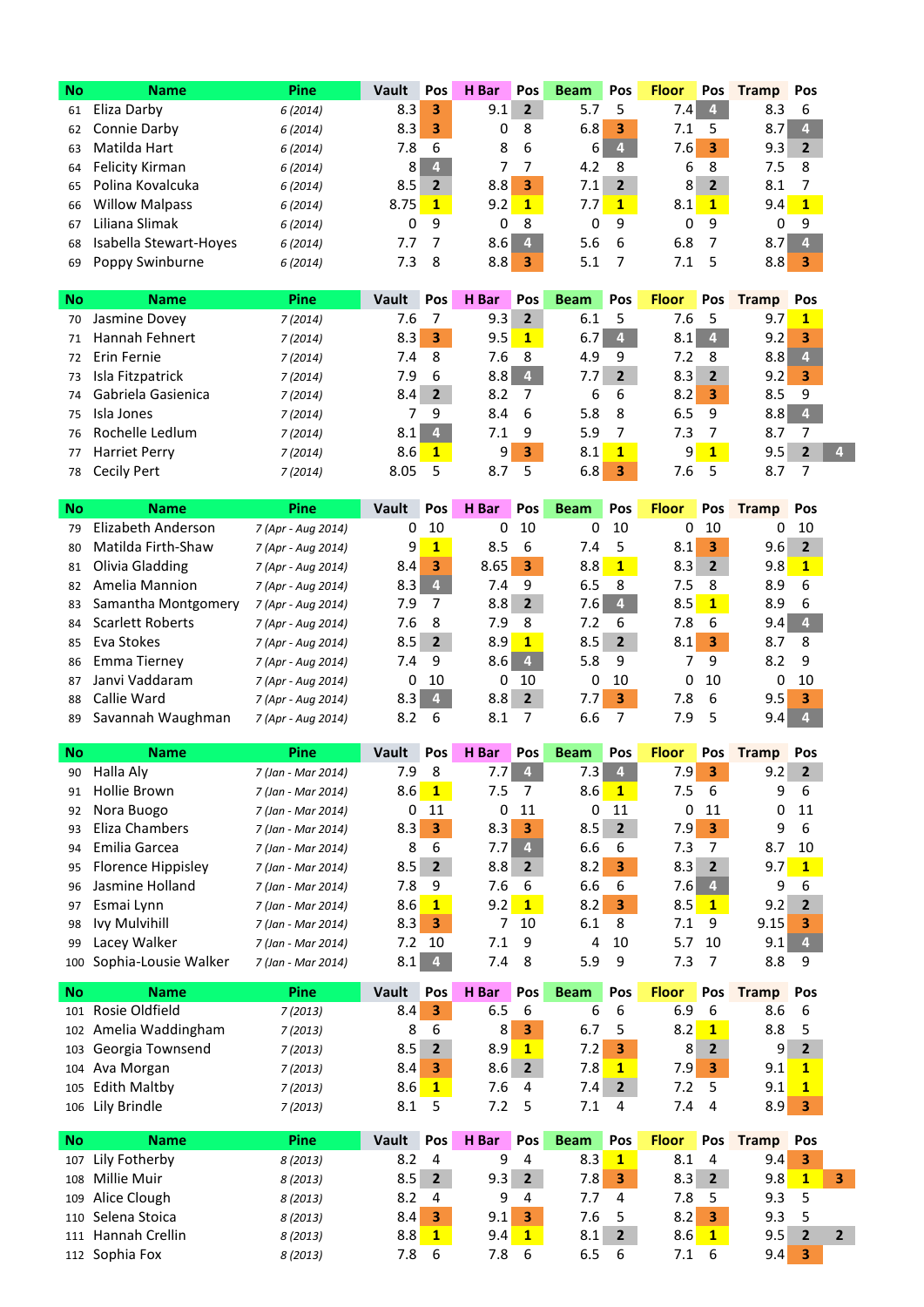| <b>No</b> | <b>Name</b>                   | <b>Conker</b> | Vault | Pos            | <b>Bars</b> | Pos            | <b>Beam</b> | Pos            | <b>Floor</b> | Pos              | <b>Tramp</b> | Pos AA         |  |
|-----------|-------------------------------|---------------|-------|----------------|-------------|----------------|-------------|----------------|--------------|------------------|--------------|----------------|--|
|           | 154 Vanessa Artamonova        | 8 (2013)      | 9.1   | 3              | 7.5         | 10             | 7.7         | 5              | 5.7          | 12               | 7.6          | $\overline{2}$ |  |
| 155       | Annabelle Banning             | 8 (2013)      | 7.7   | 15             | 7.2         | 14             | 7.6         | 6              | 5.4          | 16               | 6.8          | 15             |  |
| 156       | Miyah Blackburn               | 8 (2013)      | 8.5   | 9              | 8.4         | $\overline{2}$ | 6.9         | 17             | 5.8          | 11               | 7.5          | 3              |  |
| 157       | Ellie Browne                  | 8 (2013)      | 9.2   | $\overline{2}$ | 8.2         | з              | 7.9         | 3              | 6.9          | 8                | 8            | $\mathbf{1}$   |  |
| 158       | <b>Emily Cemena</b>           | 8 (2013)      | 6.8   | 20             | 7           | 17             | 7.8         | 4              | 5.5          | 15               | 6.7          | 17             |  |
| 159       | Jenna Chadwick                | 8 (2013)      | 8.4   | 11             | 7.2         | -14            | 7.4         | 12             |              | 6                | 7            | 12             |  |
| 160       | Olivia Crowther               | 8 (2013)      | 7.9   | 13             | 7.4         | 11             | 7           | 16             | 7.3          | 4                | 6.4          | 20             |  |
| 161       | Isabelle Dickinson            | 8 (2013)      | 8.8   | 6              | 8.2         | 3              | 7.5         | 10             | 7.2          | 5 <sup>1</sup>   | 6.6          | 18             |  |
| 162       | <b>Felicity Pearl Ellerby</b> | 8 (2013)      | 9.1   | 3              | 7.3         | 12             | 7.5         | 10             | 5            | 18               | 7            | 12             |  |
| 163       | Lydia Evans                   | 8 (2013)      | 8.1   | 12             | 7.65        | 41             | 6.9         | 17             | 3            | 20               | 7.1          | 10             |  |
| 164       | Matilda Fisher                | 8 (2013)      | 7.9   | 13             | 7.8         | 5              | 7.9         | 3              | 6            | 10               | 7.3          | 9              |  |
| 165       | Jessica Gibbs                 | 8 (2013)      | 8.5   | 9              | 6.7         | 19             | 7.1         | 15             | 5.7          | 12               | 7.35         | 6              |  |
| 166       | Eliza Lea                     | 8 (2013)      | 7.5   | 17             | 7.1         | 16             | 6.4         | 20             |              | $6 \overline{6}$ | 6.5          | 19             |  |
| 167       | Olivia Leverton               | 8 (2013)      | 8.9   | $\overline{4}$ | 8.5         | $\mathbf{1}$   | 8.5         | $\mathbf{1}$   | 8.2          | $\mathbf{1}$     | 8            | $\mathbf{1}$   |  |
| 168       | Claudia Meddings              | 8 (2013)      | 9.9   | $\mathbf{1}$   | 8.4         | $\overline{2}$ | 8.4         | $\overline{2}$ | 8            | 3                | 7.45         | 4.             |  |
| 169       | Eliza Nolan                   | 8 (2013)      | 7.4   | 18             | 7.3         | 12             | 7.3         | 13             | 5.6          | 14               | 7.35         | 6              |  |
| 170       | Eleanor Ray                   | 8 (2013)      | 7.7   | 15             | 6.1         | 20             | 7.2         | 14             | 5.1          | 17               | 7.35         | 6              |  |
| 171       | Jessica Ray                   | 8 (2013)      | 8.8   | 6              |             | 17             | 6.6         | 19             | 4.2          | 19               | 6.8          | 15             |  |
| 172       | Elsie Reddish                 | 8 (2013)      | 7.3   | 19             | 7.6         | 9              | 8.4         | $\overline{2}$ | 6.5          | 9                | 7.4          | 5              |  |
| 173       | Kudzaishe Rugara              | 8 (2013)      | 0     | 21             | 0           | 21             | 0           | 21             | 0            | 21               | 0            | 21             |  |
|           | 174 Tilly Turner              | 8 (2013)      | 8.85  | 5              | 7.7         | 6              | 7.6         | 6              | 8.1          | $\overline{2}$   | 7.1          | 10             |  |

| <b>No</b> | <b>Name</b>          | <b>Conker</b> | Vault | <b>Pos</b> | <b>Bars</b> | <b>Pos</b>     | <b>Beam</b> | <b>Pos</b>     | <b>Floor</b> |                | Pos Tramp | <b>Pos</b>     |
|-----------|----------------------|---------------|-------|------------|-------------|----------------|-------------|----------------|--------------|----------------|-----------|----------------|
| 176       | Arabella Rose Dawson | 8 & 9 (2012)  | 9.9   | 1          | 8.5         | $\overline{2}$ | 7.3         | 3              | 5.5          | 8              | 7.9       | 1              |
| 177       | Grace Hall           | 8 & 9 (2012)  | 9.9   | 1          | 8           | 5              | 7.3         | з              |              | $\overline{2}$ | 7.8       | $\overline{2}$ |
| 178       | Ruby Hammond         | 8 & 9 (2012)  | 9.1   | 3          | 8           | 5              | 7.9         | $\overline{2}$ | 6.5          |                | 6.6       |                |
|           | 179 Ilona Hotson     | 8 & 9 (2012)  | 8.8   | 6          | 8           | -5             | 6.5         | -6             | 6.8          | 3              | 7.4       | 3              |
|           | 180 Betsy Lynch      | 8 & 9 (2012)  | 0     | 10         | 0           | 10             | 0           | 10             | 0            | 10             | 0         | 10             |
|           | 181 Amelia McGagh    | 8 & 9 (2012)  | 8.4   |            | 7.7         | -8             | 6.6         | 4              | 5.7          | - 7            | 6         | 9              |
|           | 182 Georgie Veitch   | 8 & 9 (2012)  | 8.3   | 9          | 8.2         | 3              | 6.5         | -6             | 5.8          | - 6            | 6.9       | -6             |
|           | 183 Kylah Warrior    | 8 & 9 (2012)  | 0     | 10         | 0           | 10             | 0           | 10             | 0            | 10             | 0         | 10             |
| 184       | Milla Watson         | 8 & 9 (2012)  | 8.4   |            | 6.5         | 9              | 6.5         | -6             | 5.           | 9              | 7.1       | 4              |
| 185       | Matilda Wilkinson    | 8 & 9 (2012)  | 9     | 4          | 8.1         | 4              | 6.5         | -6             | 6            | - 5            | 6.1       | 8              |
|           | 186 Rosie Wray       | 8 & 9 (2012)  | 9.4   |            | 8.8         |                | 8.4         |                | 7.5          | $\blacksquare$ | 7.1       |                |

I

| <b>No</b> | <b>Name</b>           | <b>Conker</b> | Vault          | Pos            | <b>Bars</b> | Pos            | <b>Beam</b> | Pos            | <b>Floor</b> | Pos            | <b>Tramp</b> | Pos            |
|-----------|-----------------------|---------------|----------------|----------------|-------------|----------------|-------------|----------------|--------------|----------------|--------------|----------------|
| 196       | Rima Abdelaziz        | 9(2012)       | 8.6            | 11             | 7.6         | 13             | 6           | 18             | 8            | 4              | 6.7          | 15             |
| 197       | Alaina Atkin          | 9(2012)       | 9              | 5              | 8.45        | 3              | 7.5         | 5              | 8.5          | $\overline{2}$ | 8.5          | $\mathbf{1}$   |
| 198       | Emilija Belskaite     | 9(2012)       | $\overline{9}$ | 5              | 7.7         | 11             | 6.5         | 16             | 6.9          | 12             | 6.9          | 13             |
| 199       | Sophia Bilclough      | 9(2012)       | 8.5            | 13             | 8           | 6              |             | 11             | 7.3          | 8              | 6.6          | 16             |
| 200       | Isabella Brown        | 9(2012)       | 8              | 15             | 7.8         | 9              |             | 11             | 6.4          | 14             | 7.6          | 6              |
| 201       | Lucy Burnett          | 9(2012)       | 7.8            | 17             | 7.8         | 9              | 6.6         | 15             | 6.7          | 13             | 8            | 3              |
| 203       | <b>Brook Cooper</b>   | 9(2012)       | 8.3            | 14             | 6.6         | 18             | 7.4         | 6              | 5.5          | 18             | 6.5          | 17             |
| 204       | Sophie Hay            | 9(2012)       | 9.3            | 3              | 8           | 6              | 7.81        | 4              | 8.2          | 3              | 7.9          | 4              |
| 205       | Elizabeth Henderson   | 9(2012)       | 8.7            | 10             | 8.4         | 4              | 6.3         | 17             | 6.1          | 15             | 7.5          | 9              |
| 206       | Angelyn Chian Lin Kho | 9(2012)       | 9.9            | $\mathbf{1}$   | 8.7         | $\mathbf{1}$   | 8.6         | $\mathbf{1}$   | 8.7          | $\mathbf{1}$   | 7.4          | 10             |
| 207       | Sophie Lyons          | 9(2012)       | 6.8            | 18             | 6.9         | 16             | 7.4         | 6              | 5.7          | 17             | 6.9          | 13             |
| 208       | <b>Amber Matthews</b> | 9(2012)       | 8.85           | 6              | 7.7         | 11             | 8.1         | $\overline{2}$ | 7.6          | 5              | 7.9          | $\overline{4}$ |
| 209       | Imogen Mulvihill      | 9(2012)       | 7.9            | 16             | 6.7         | 17             | 6.9         | 13             | 7.5          | 6              | 6.4          | 18             |
| 210       | Evie Prior            | 9(2012)       | 8.6            | 11             | 8.1         | 5              | 6.8         | 14             |              | 11             | 8.3          | $\overline{2}$ |
| 211       | Kara Pritchard        | 9(2012)       | 9.4            | $\overline{2}$ | 7.6         | 13             | 7.5         | 5 <sup>1</sup> | 7.6          | - 5            | 7.4          | 10             |
| 212       | Leila Slimak          | 9(2012)       | 9.4            | $\mathbf{2}$   | 8.5         | $\overline{2}$ | 7.91        | 3              | 7.1          | 9              | 7.2          | 12             |
| 213       | Ella Vickers          | 9(2012)       | 8.8            | 8              | 7.1         | 15             | 7.3         | 9              | 6.1          | 15             | 7.6          | 6              |
|           | 214 Molly Wilkinson   | 9(2012)       | 9.1            | 4              | 8.6         | $\mathbf{1}$   | 7.3         | 9              | 7.1          | 9              | 7.8 I        | 5              |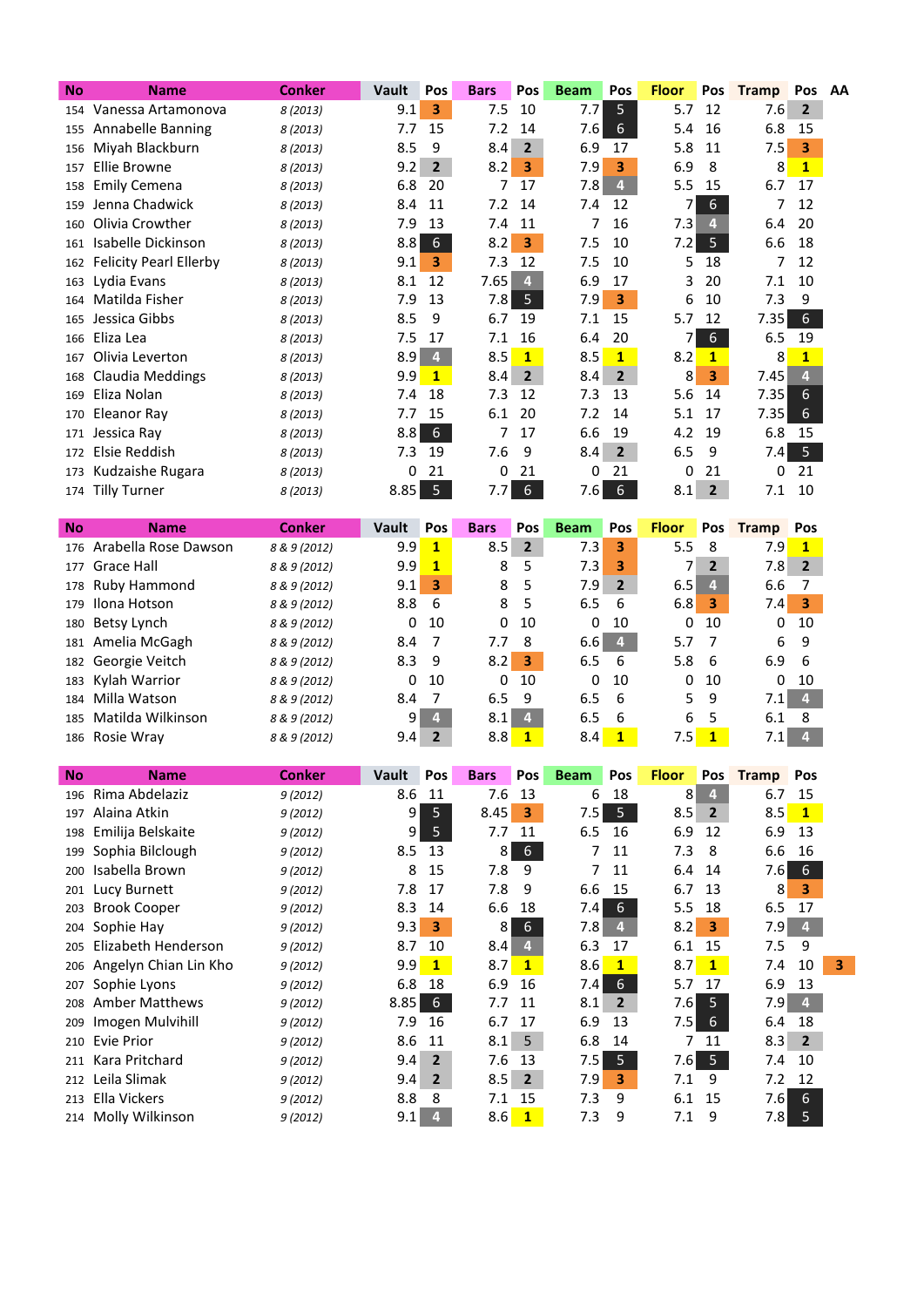| No        | <b>Name</b>                        | <b>Conker</b>  | <b>Vault</b>  | Pos                     | <b>Bars</b> | Pos                     | <b>Beam</b> | Pos                     | <b>Floor</b> | Pos                     | <b>Tramp</b> | Pos                     |                |
|-----------|------------------------------------|----------------|---------------|-------------------------|-------------|-------------------------|-------------|-------------------------|--------------|-------------------------|--------------|-------------------------|----------------|
| 187       | Nina Gouldsbrough                  | 9 & 10 (2011)  | 8.6           | 7                       | 6.7         | 8                       | 7.9         | $\overline{\mathbf{4}}$ | 4.1          | 8                       | 7            | 6                       |                |
| 188       | Faye Goulsbra                      | 9 & 10 (2011)  | 10            | $\mathbf{1}$            | 8.3         | 4                       | 6.6         | 8                       | 8            | 3                       | 8.2          | 3                       |                |
| 189       | Nicole Jasinska                    | 9 & 10 (2011)  | 9.3           | 5                       | 8.4         | 3                       | 8.3         | 3                       | 6            | 7                       | 6.7          | 7                       |                |
| 190       | Erin Moulds                        | 9 & 10 (2011)  | 9.6           | $\overline{\mathbf{4}}$ | 9.3         | $\mathbf{1}$            | 8.3         | 3                       | 7.5          | $\overline{4}$          | 8.8          | $\mathbf{2}$            | $\mathbf{1}$   |
| 191       | Antonia Rinaldi                    | 9 & 10 (2011)  | 9.8           | $\overline{2}$          | 8.2         | 5                       | 8.8         | $\mathbf{1}$            | 8.3          | $\overline{2}$          | 8.9          | $\mathbf{1}$            | $\overline{4}$ |
| 193       | Louisa Wildman                     | 9 & 10 (2011)  | 8.1           | 8                       | 7.1         | 7                       | 8.6         | $\overline{2}$          | 6.7          | 6                       | 6            | 8                       |                |
| 194       | Kassandra Williams                 | 9 & 10 (2011)  | 8.8           | 6                       | 8.2         | 5                       | 7.9         | $\overline{4}$          | 7.5          | $\overline{4}$          | 7.8          | 5                       |                |
| 195       | Harriot Woolsey                    | 9 & 10 (2011)  | 9.7           | 3                       | 8.7         | $\overline{\mathbf{2}}$ | 8.6         | $\mathbf{2}$            | 8.7          | $\mathbf{1}$            | 7.9          | $\overline{\mathbf{4}}$ |                |
|           |                                    |                |               |                         |             |                         |             |                         |              |                         |              |                         |                |
| No        | <b>Name</b>                        | <b>Conker</b>  | Vault         | Pos                     | <b>Bars</b> | Pos                     | <b>Beam</b> | Pos                     | <b>Floor</b> | Pos                     | <b>Tramp</b> | Pos                     |                |
| 216       | Natalie Bubelova                   | 10 (2011)      | 9             | $\overline{4}$          | 8.3         | 3                       | 9.3         | $\mathbf{1}$            | 9.4          | $\mathbf{1}$            | 8.2          | 3                       | $\mathbf{1}$   |
| 218       | Maisie Darby                       | 10 (2011)      | 9.1           | 3                       | 8.8         | $\mathbf{1}$            | 8.7         | 3                       | 8.3          | 3                       | 7.8          | $\overline{\mathbf{4}}$ |                |
| 219       | Amelia Edwards                     | 10 (2011)      | 7.9           | 10                      | 7.8         | $6\,$                   | 8.75        | $\overline{2}$          | 7.1          | 10                      | 7.1          | 10                      |                |
| 220       | Daisy Fisher                       | 10 (2011)      | 7.9           | 10                      | 7.2         | 9                       | 7.8         | 5                       | 7.7          | 5                       | 6.7          | 13                      |                |
| 221       | Maisie Hinch                       | 10 (2011)      | 7.2           | 13                      | 6.1         | 14                      | 6.5         | 14                      | 6            | 12                      | 7.5          | 6 <sup>1</sup>          |                |
| 222       | Neve Jones                         | 10 (2011)      | 8.3           | 5 <sub>1</sub>          | 7.6         | 8                       | 7           | 10                      | 8            | $\overline{\mathbf{4}}$ | 7.4          | 8                       |                |
| 223       | Maycie Lee                         | 10 (2011)      | 9.3           | $\mathbf{1}$            | 8.4         | $\overline{2}$          | 7.4         | 9                       | 2.4          | 14                      | 8.4          | $\mathbf{1}$            |                |
| 224       | Evie Mangan                        | 10 (2011)      | 8.2           | $6\overline{6}$         | 6.8         | 12                      | 7.8         | $\overline{5}$          | 6            | 12                      | 7.3          | 9                       |                |
| 225       | Jessica Roberts                    | 10 (2011)      | 7.4           | 12                      | 6.7         | 13                      | 7.5         | 8                       | 7.65         | $6\,$                   | 7.6          | 5 <sub>1</sub>          |                |
| 226       | Evelyn Sidney                      | 10 (2011)      | 9.2           | $\overline{2}$          | 8.1         | 4                       | 6.9         | 13                      | 6.4          | 11                      | 6.9          | 11                      |                |
| 227       | Isabelle Toyn                      | 10 (2011)      | 8.2           | $6 \overline{6}$        | 8.1         | 4                       | 7.7         | 6                       | 7.7          | 5                       | 7.6          | 5                       |                |
| 228       | Ava Wells                          | 10 (2011)      | 9.2           | $\overline{2}$          | 8           | 5                       | 8.3         | $\overline{\mathbf{4}}$ | 8.7          | $\mathbf{2}$            | 8.3          | $\overline{\mathbf{2}}$ |                |
| 229       | Shannon Winn                       |                | 8             | 9                       | 6.9         | 11                      | 7           | 10                      | 7.65         | 6                       | 6.9          | 11                      |                |
|           |                                    | 10 (2011)      |               | 13                      | 7           | 10                      | 7           | 10                      | 7.65         | 6                       | 6.7          | 13                      |                |
| 230       | Willow Wright                      | 10 (2011)      | 7.2           |                         |             |                         |             |                         |              |                         |              |                         |                |
| No        | <b>Name</b>                        | <b>Conker</b>  | Vault         | Pos                     | <b>Bars</b> | Pos                     | <b>Beam</b> | Pos                     | <b>Floor</b> | Pos                     | <b>Tramp</b> | Pos                     |                |
| 231       | Katie Benson                       | 10 & 11 (2010) | 7             | 6                       | 7.5         | 3                       | 6.4         | 6                       | 5.2          | 5                       | 6.4          | 6                       |                |
|           | Isabella Fisher                    |                | 7.7           | 3                       | 7.8         | $\mathbf{2}$            | 8           | $\mathbf{2}$            | 8            | 3                       | 7.8          | $\mathbf{1}$            |                |
| 232       |                                    | 10 & 11 (2010) |               | $\overline{2}$          |             |                         |             |                         |              |                         |              |                         |                |
| 233       | Iris French<br>Chelsea Stone Londa | 10 & 11 (2010) | 8.8<br>8.8    | $\overline{2}$          | 7.4<br>7.8  | 5<br>$\overline{2}$     | 6.8<br>7.6  | 5<br>4                  | 8.1<br>5.1   | $\overline{2}$<br>6     | 7.4<br>7.1   | 4                       |                |
| 235       |                                    | 10 & 11 (2010) |               |                         |             |                         |             |                         |              |                         |              | 5                       |                |
|           |                                    |                |               |                         |             |                         |             |                         |              |                         |              |                         |                |
| 236       | Evie McGann                        | 10 & 11 (2010) | 10            | $\mathbf{1}$            | 8.2         | $\mathbf{1}$            | 8.7         | $\mathbf{1}$            | 8.3          | $\mathbf{1}$            | 7.6          | $\overline{\mathbf{2}}$ |                |
| 238       | Lexi Waghorn                       | 10 & 11 (2010) | 7.1           | 5                       | 6.9         | 6                       | 7.7         | 3                       | 7            | 4                       | 7.5          | 3                       |                |
|           |                                    |                |               |                         |             |                         |             |                         |              |                         |              |                         |                |
| <b>No</b> | <b>Name</b>                        | <b>Willow</b>  | Vault         | Pos                     | <b>Bars</b> | Pos                     | <b>Beam</b> | Pos                     | <b>Floor</b> | Pos                     | <b>Tramp</b> | Pos                     | AA             |
| 239       | Addie Benham                       | G <sub>2</sub> | 9.4           | 3                       | 9           | $\mathbf{1}$            | 7.5         | $\mathbf{1}$            | 6.8          | 4                       | 8            | 3                       |                |
|           | 240 Isla Crabb                     | G2             | 10.3          | $\mathbf{1}$            | 8.5         | 3                       | 6.5         | 5                       | 6.7          | 5                       | 8.1          | 1                       |                |
|           | 241 Margot Marks                   | G2             | 9.2           | 6                       | 8.5         | 3                       | 6.1         | 7                       | 4.9          | 8                       | 7.7          | 6                       |                |
| 242       | Lilian Nicholson                   | G <sub>2</sub> | 9.5           | $2^{\circ}$             | 7.7         | 6                       | 6.3         | 6                       | 8.7          | 1                       | 8.05         | $\mathbf{2}$            |                |
| 243       | Lacie Skelton                      | G <sub>2</sub> | 8.8           | 8                       | 8.2         | 4                       | 5.6         | 8                       | 5.6          | $\overline{7}$          | 7.3          | 8                       |                |
| 244       | <b>Megan Tallentire</b>            | G <sub>2</sub> | 9.5           | $2^{\circ}$             | 8.6         | $\overline{2}$          | 7.3         | $\overline{2}$          | 7.1          | 3                       | 7.75         | 5                       |                |
| 245       | Isabella Ureche                    | G <sub>2</sub> | 9             | $\overline{7}$          | 7.3         | 8                       | 6.8         | 3                       | 6.7          | 5                       | 7.5          | 7                       |                |
| 246       | Giulietta Viscomi-Cook             | G <sub>2</sub> | 9.3           | $\overline{4}$          | 7.5         | 7                       | 6.7         | 4                       | 7.3          | $2^{\circ}$             | 7.8          | $\overline{4}$          |                |
|           |                                    |                |               |                         |             |                         |             |                         |              |                         |              |                         |                |
| <b>No</b> | <b>Name</b>                        | Age            | Vault         | Pos                     | <b>Bars</b> | Pos                     | <b>Beam</b> | Pos                     | <b>Floor</b> | Pos                     | <b>Tramp</b> | Pos                     |                |
|           | 251 Sophie Bailey                  | 11             | 8.9           | 16                      | 6.3         | 15                      | 7           | 5 <sub>1</sub>          | 7.3          | $\overline{4}$          | 7.2          | 16                      |                |
|           | 252 Amelia Chester                 | 11             | 10.3          | 2 <sup>1</sup>          | 7.5         | 9                       | 6.6         | 10                      | 6.8          | 5 <sub>1</sub>          | 8            | 10                      |                |
| 253       | <b>Esme Clayton</b>                | 11             | 9.7           | 9                       | 7           | 12                      | 6.6         | 10                      | 4.6          | 15                      | 8.3          | $\overline{2}$          |                |
| 254       | Summer Hawcock                     | 11             | 8.6           | 17                      | 6.2         | 16                      | 5.5         | 17                      | 4.5          | 16                      | 8.15         | 5 <sub>1</sub>          |                |
| 255       | <b>Bella Hill</b>                  | 11             | 9.75          | 6 <sup>6</sup>          | 6.8         | 14                      | 6.9         | $6 \overline{6}$        | 6            | 12                      | 8            | 10                      |                |
| 256       | Mia Kirk                           | 11             | 10.1          | 3                       | 7.5         | 9                       | 7.5         | $\overline{a}$          | 7.9          | $\overline{\mathbf{3}}$ | 8.3          | $\overline{2}$          |                |
| 257       | Monica Kulik                       | 11             | 9.1           | 14                      | 7.7         | 8                       | 5.8         | 16                      | 6.8          | 5 <sub>5</sub>          | 8.2          | $\overline{4}$          |                |
| 258       | Sophie Lee                         | 11             | 10.4          | $\mathbf{1}$            | 8.6         | 1                       | 8           | $\overline{1}$          | 6.8          | $5\phantom{.}$          | 7.9          | 12                      |                |
| 259       | Sara Lulaj                         | 11             | 10.3          | $\overline{2}$          | 8.5         | $2^{\circ}$             | 7.9         | $\mathbf{2}$            | 8.6          | $\mathbf{1}$            | 8.05         | 8                       | 3              |
| 260       | Carla Nadal                        | 11             | 9.9           | 5 <sup>5</sup>          | 7.1         | 11                      | 7           | 5                       | 6.5          | 10                      | 8.05         | 8                       |                |
| 261       | Karolina Parkinson                 | 11             | 9.9           | $\overline{5}$          | 8           | 5                       | 6.7         | 9                       | 7.3          | $\overline{4}$          | 8.4          | $\mathbf{1}$            |                |
| 262       | Corah Pearce-Le-Roy                | 11             | 9.2           | 13                      | 7.85        | $\sqrt{6}$              | 6.1         | 14                      | 5.4          | 13                      | 7            | 17                      |                |
| 263       | Adriana Pearson                    | 11             | 9             | 15                      | 5.9         | 17                      | 5.9         | 15                      | 4.2          | 17                      | 8.1          | $\sqrt{6}$              |                |
| 264       | <b>Ellie Scott</b>                 | 11             | 9.4           | 11                      | 8.3         | $\overline{4}$          | 6.2         | 13                      | 5.1          | 14                      | 7.7          | 13                      |                |
| 265       | Jessica Smith                      | 11             | 10.05         | $\overline{\mathbf{4}}$ | 8           | $\overline{\mathbf{5}}$ | 7.6         | 3                       | 8            | $\overline{2}$          | 7.7          | 13                      |                |
| 266       | Emma Survilaite<br>Olivia Walker   | 11             | 9.6<br>9.4 11 | 10                      | 6.9<br>8.4  | 13                      | 7.9<br>6.3  | $\mathbf{2}$<br>12      | 6.7<br>6.5   | 6 <sup>1</sup><br>10    | 7.7<br>8.25  | 13<br>3                 |                |